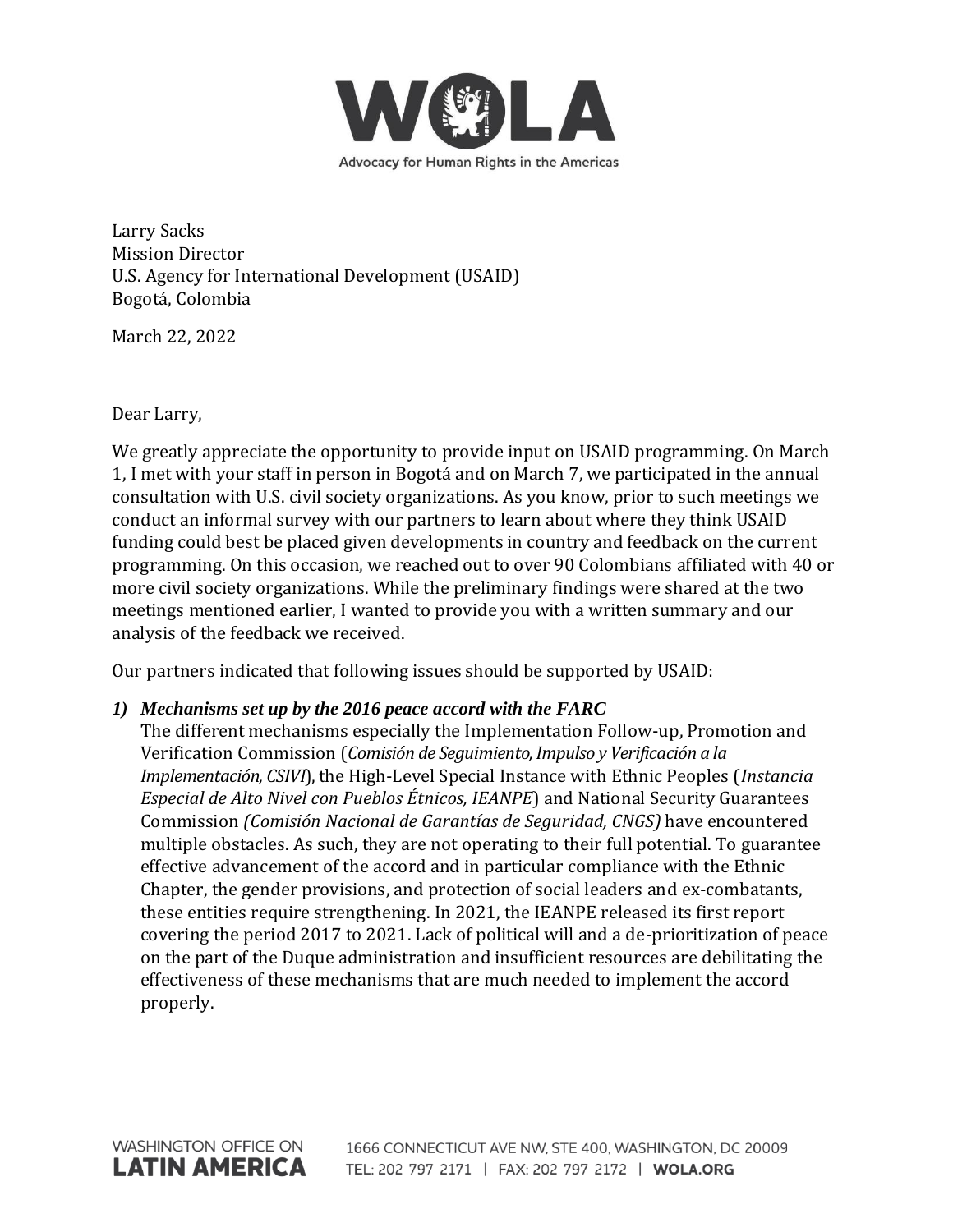# *2) Implementation of the Ethnic Chapter*

In addition to making the IEANPE work effectively, the civil society organizations including those that form part of the Afro-Colombian Peace Council (CONPA) and the Ethnic Commission (National Indigenous Organization of Colombia-ONIC and Indigenous Authorities of Colombia-AISO) require financing. In particular, support is needed so that the Technical Secretary and others can go to the territories to consolidate an integrated rural reform, alternatives to illicit crops, and PDETs with a differentiated ethnic focus.

The recent event organized by USAID on the ethnic PDETs was very well received. The objective now must be to follow up and bridge the gaps that were presented at the event. Further, exchanges between the organizations in Bogotá and the ethnic territories are needed to generate constant feedback back and forth on how things are progressing. Lastly, a broader educational campaign on the Ethnic Chapter, which explains what it is and why it's important to the general public is required. Such a campaign can include advertisements, videos of testimonies of prominent leaders and victims, and written guides on the ways to guarantee the ethnic focus of the accord.

# *3) Dismantle illegal armed groups and corruption between such groups and members of the public forces*

Illegal armed groups will continue to regroup, proliferate, and recruit new members as long as the approach towards addressing them is limited to combating them militarily. To truly address this problem, the structural reasons that lead persons to join such groups require addressing. Effective implementation of the 2016 peace accord provisions for former combatants and the start of dialogue with other illegal armed groups is needed. At the same time, options that incentive the demobilization of existent members of non-guerilla groups and brings them to justice are needed. That said, far more can be done to starve these groups of their ability to gain and exert territorial control in areas of the country. A focus on addressing corruption and collusion between such groups and members of the public forces would help contain their ability to operate in areas with impunity.

## *4) Protection and justice for social leaders*

While much is being done to try to protect social leaders, these crimes will not diminish until a strong political will is exhibited by the Colombian government to prevent killings from taking place. There needs to be rapid, results-oriented justice that sends the message that such violence will not be tolerated, and the perpetrators will suffer consequences. This message needs to be strong from the initial threats to the actual violent actions. The sense is that the Colombian government is more interested in appearing as if its achieving changes than making sure there are changes.

2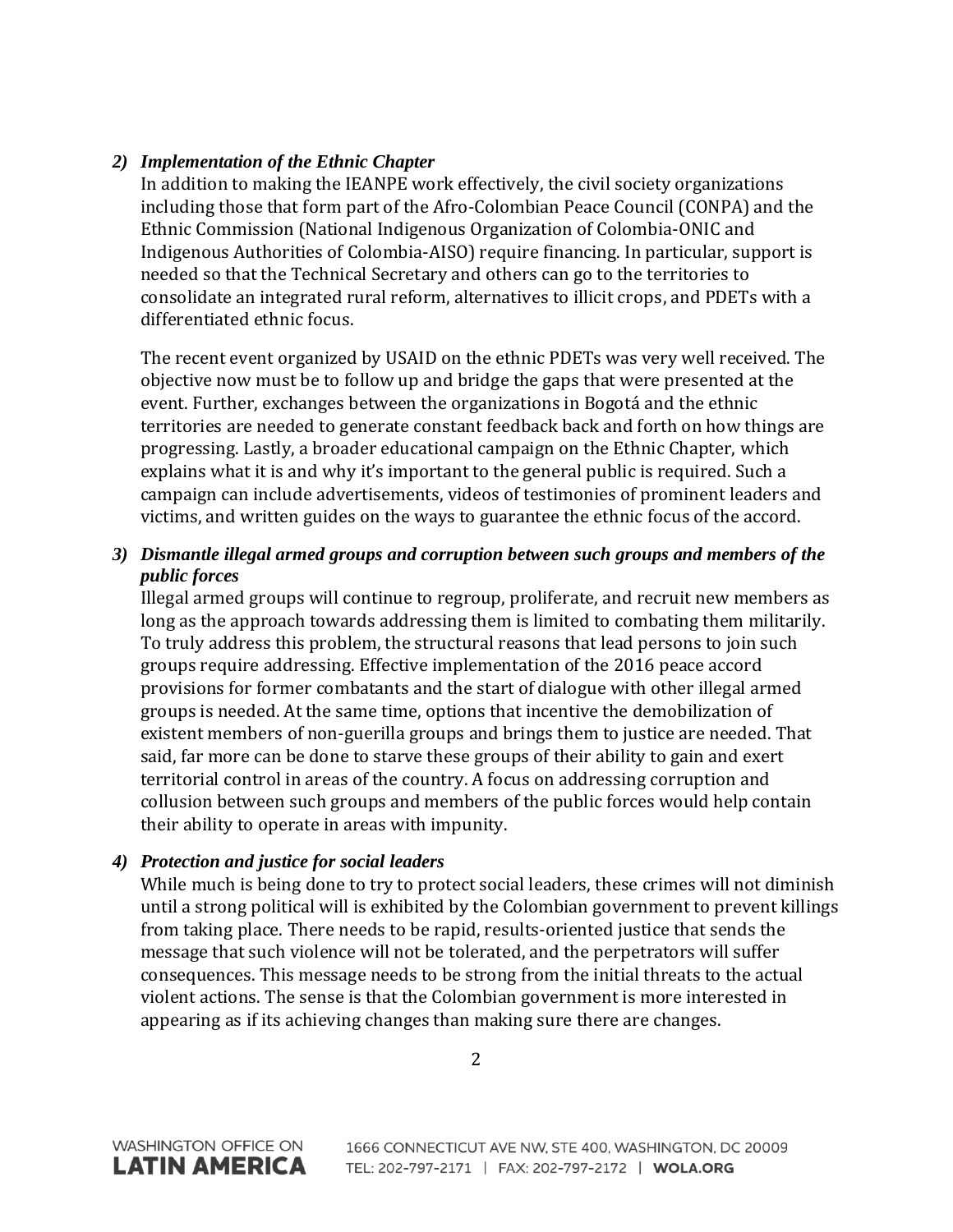There are many problems with the current system of protective measures provided by the National Protection Unit (*Unidad Nacional de Protección*, UNP). It is expensive and inefficient. For those who are able to even get protection, the system has become bureaucratic and burdensome. The provision of services has made it vulnerable to corruption and inefficiency. Subcontracting is problematic, costly, and can undermine protection. It is still designed to mostly meet the needs of individuals requiring protection in urban settings and not collectives situated in rural settings. The measures are not properly differentiated to protect non-male genders. The risk assessments take too long, do not involve sufficient consultation with recipients, and are marred by outdated assumptions and discrimination against Afro-Colombians, Indigenous and rural leaders. The onus is on the recipient to proactively advocate for their measures. The kinds of measures provided do not integrate the input of the recipients view of what is most effective. The travel permission request requirements do not allow for the real flexibility required for social leaders to do their jobs effectively. The full costs of the bodyguards required for them to accompany are not always covered. Often, the measures provided do not fully meet the needs of the recipient. Measures are lifted with the consultation of the recipients and without a transition plan to guarantee the person's safety post-measures.

However, even the most effective protection measures will only serve as band aids if impunity remains rampant in the cases of killings of social leaders. Perpetrators of such violence—from death threats, intimidation, physical attacks, and killings—need to be sent the message that their actions have consequences. Despite USAID efforts to advance justice in such cases, the lack of quick results and jailing of intellectual authors, means that these killings continue to take place. Killings remain the preferred way to silence those who reveal the hard truths and advocate for land, environmental, ethnic, and human rights. While the international and human rights community continues to condemn such crimes, they have become normalized in overall Colombian society. Efforts to change this mindset are still required along with effective prevention, protection, and justice.

## *5) Truth Commission's Report and Special Jurisdiction for Peace Macro Cases*

This year the Truth Commission will release its report containing recommendations and follow-up mechanisms. At the same time, the JEP will begin to hand out sentences. Both are likely to be met with backlash by those who do not wish to hear the truths of the conflict and who resist change. Particularly controversial will be the Ethnic Chapter of the Truth Commission report since it is likely to touch on the hard truths of racism, discrimination, legacy of colonialism, classism, and religion. As such, it is essential that USAID support these efforts by helping to socialize the findings, their importance, and what the next steps are to guarantee non-repetition of events. The differentiated ethnic approach will need pedagogy at many levels throughout the country. At the same time,

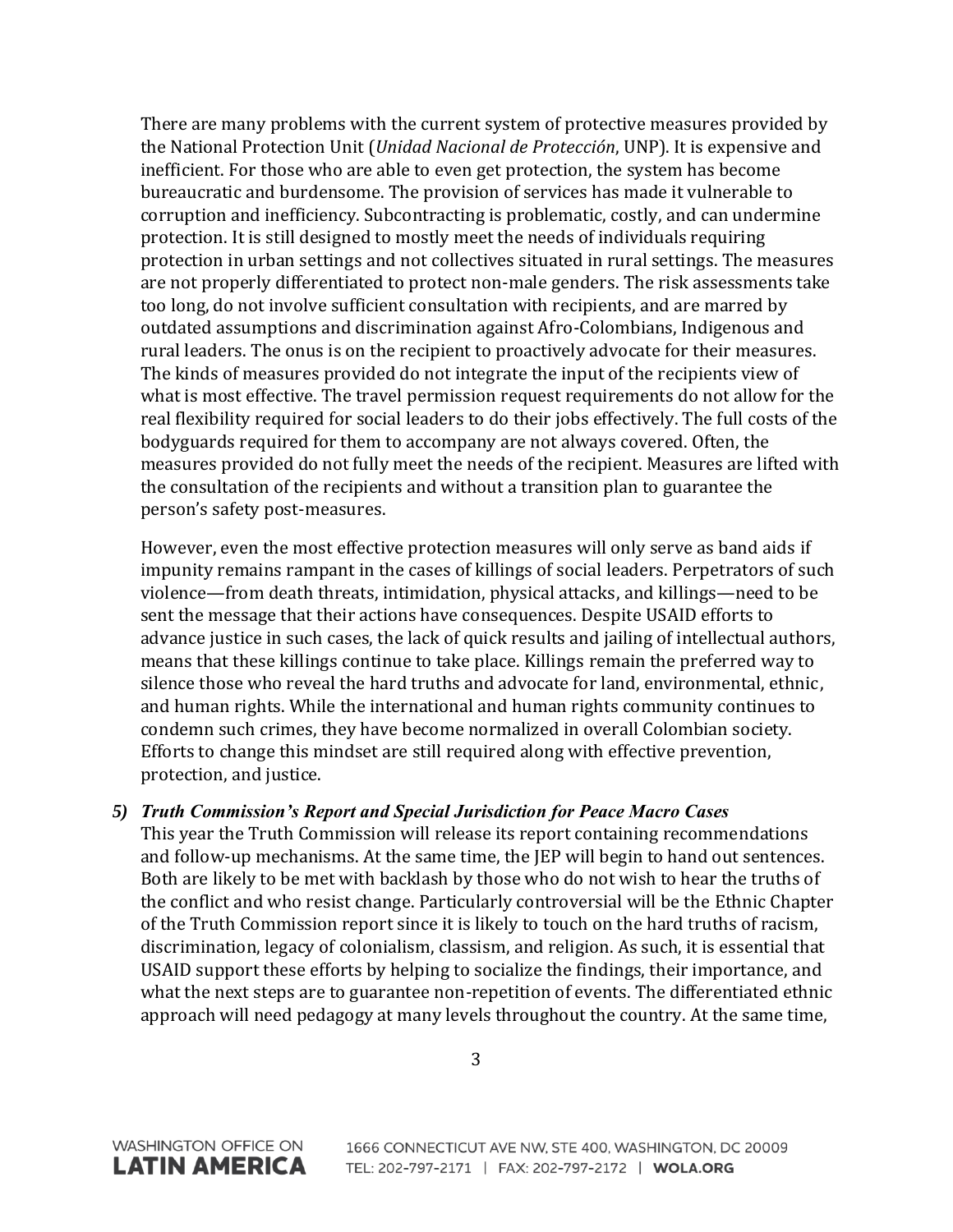USAID should support exchanges between the victims and the transitional justice system, as well as efforts that help organizations provide information to all three aspects of the transitional justice system.

It is recommended that USAID also support efforts that strengthen transitional justice that civil society is initiating outside of these institutions. Such efforts include the reconstruction of memory and empowerment of victims. Also, encounters between persons responsible for committing abuses during the conflict that want to reveal the truth, details of incidents that occurred, and reconcile with victims. Given the limitations of the transitional justice system, it is important that efforts to preserve evidence and information on cases provided by persons waiting for a decision by the JEP as to whether they are admissible require protection. One entity that could be supported to do this is the Ethics Commission. The point is to protect important evidence and information on not yet determined cases.

#### *6) Reincorporation of former combatants*

Now that the Biden administration has taken former combatants of the FARC and Comunes off the terrorism list, it would be good for USAID to support social and economic reincorporation efforts. Perhaps the best approach is to do mixed projects that include former combatants and others so as to build trust and support reconciliation in affected communities. The construction of housing, for example, could entail locals and the reincorporated. In particular, efforts that help to strengthen the social fabric, coexistence, and reconciliation are preferable. Former combatants require assistance with generating sustainable incomes and economic life projects and accessing lands. The cooperatives that are producing different agricultural goods require technical support so that they can effectively get these goods into markets. It is important that such efforts include differentiated approaches on gender, ethnicity, and age. There are other efforts in place that the United States should consider supporting like the demining group Humanicemos DH. As with all of USAID supported projects, it is important that the implementers and the recipients' projects are combined with plans that guarantee the safety and security of all concerned.

#### *7) Police reform and accountability for abuses*

A major concern of many is that the police reform efforts currently underway will only result in cosmetic changes. If this is the case, then it will only be a matter of time before we see another cycle of protests that are met with excessive use of force by the police and ESMAD generating more victims. For the best recommendations on how to guarantee an effective, structural police reform at the national level, we recommend meeting directly with the Defend the Liberty Campaign (Campaña para Defender la Libertad) and Temblores in addition to following the recommendations made by the UN High Commissioner for Human Rights office in Colombia and the Inter-American Commission of Human Rights. For the best way forward in the city of Cali to guarantee

4

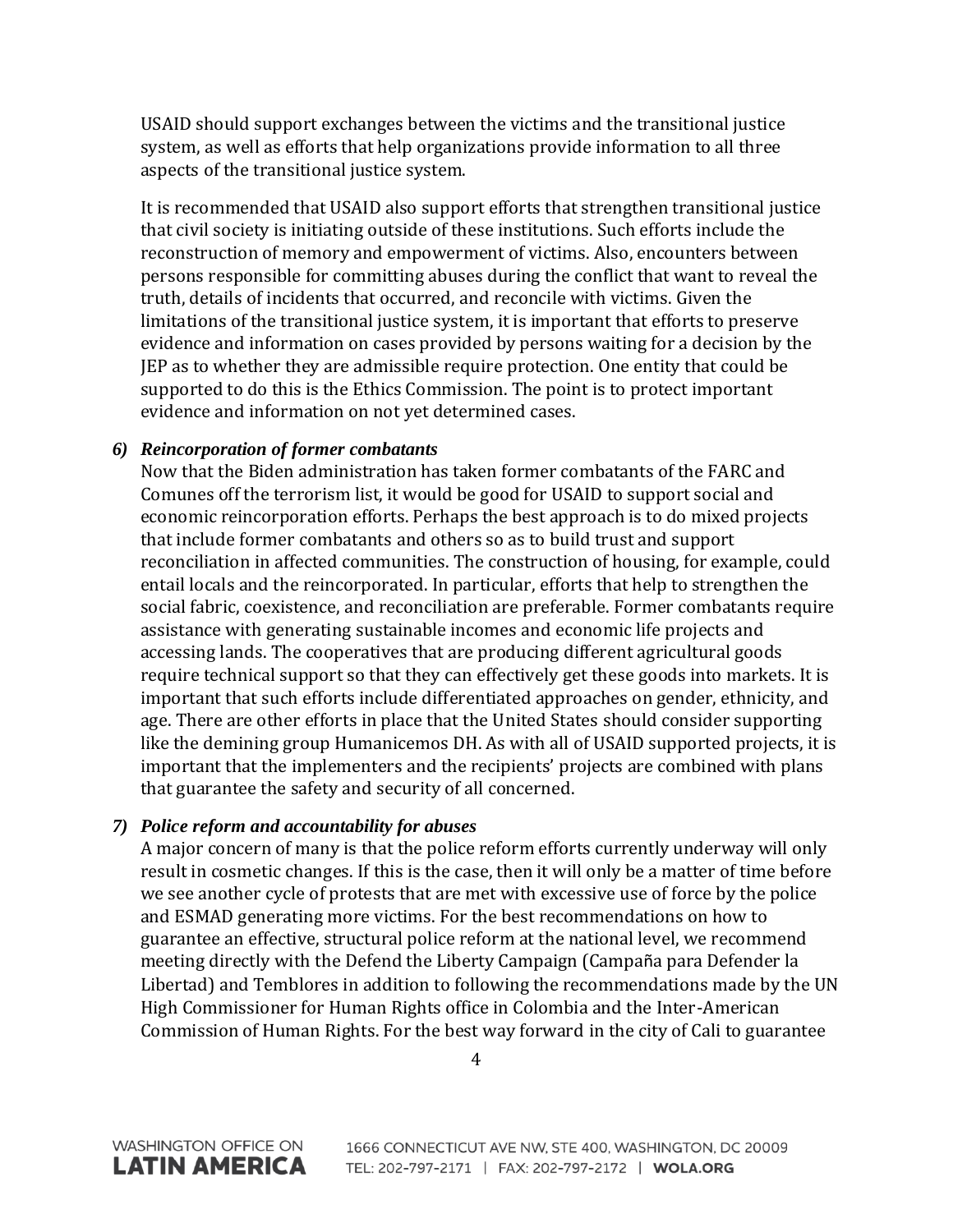effective police reform and justice for the victims and their families, we encourage consulting with the Inter-Ecclesial Commission for Justice and Peace (*Comisión Intereclesial de Justicia y Paz*, ICJP), Association for Research and Social Action (*Asociación para la Investigación y la Acción Social*, Nomadesc), Committee in Solidarity with Political Prisoners (*Comité de Solidaridad con los Presos Políticos*, CSPP), the Black Communities Process (*Proceso de Comunidades Negras*, PCN) and the Archbishop of Cali's office.

While USAID may not be the U.S. agency directly financing projects with the National Police, the perception of many is that the U.S. government is wrong in how it is approaching this problem. There is the perception that both the recent increase in aid to the police and statements made on social media and elsewhere point to the United States accepting the conduct of the national police during the Civic Strike of 2021 that lead to many deaths, the taking out of eyes of many protestors, gender-based violence, and other abuses.

#### *8) Addressing the multidimensional human mobility crisis*

The dramatic situation faced by Venezuelan migrants and refugees in Colombia is well known and continues to require attention. However, it is important to mention that the humanitarian and migration situation in Colombia is becoming extremely complex. Colombia is increasingly becoming a corridor for migrants from multiple nationalities that seek to cross into Panama to later travel to the U.S.-Mexico border. The sheer number of such persons is surpassing the capacities of the municipalities and local authorities and organizations to provide them with assistance. According to the UN's Office of Coordination of Humanitarian Affairs (OCHA), internal displacement in 2021 was 181% higher than the year prior. This means that there is a multidimensional crisis of human mobility requiring a strategy that includes upholding the rights and humanitarian needs of the persons concerned regardless of their legal category.

In order to guarantee the protection of civilians caught in the middle of violence perpetrated by illegal armed groups in the areas of Chocó, Nariño, Valle del Cauca, Cauca, Arauca and Catatumbo, persons surveyed insisted on the international community's support of the various humanitarian accord initiatives and reestablishment of peace dialogue with the National Liberation Army (Ejército de Liberación Nacional, ELN). Respect for basic humanitarian minimums would go a long way to diminish abuses against civilians.

## *9) Protection of youths, women, and LGBT persons*

Several mentioned the need for dialogue with youth as a means to making changes in police reform, the political system, and constructing peace and democracy. Their voices in terms of recommendations regarding peace, public policies, and education for the new administration starting in August 7 are important. It was noted that determination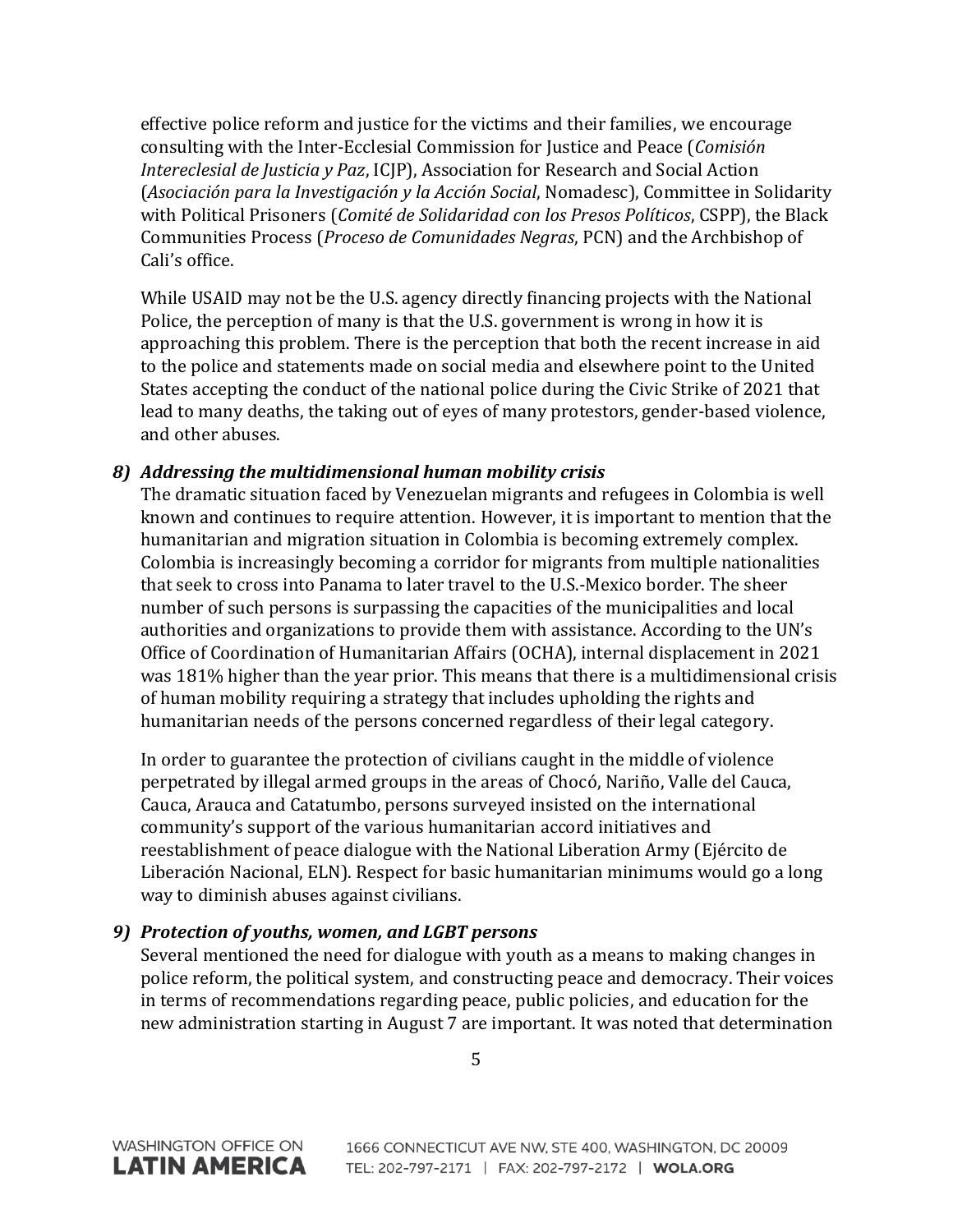of who should participate in these dialogues, should be done by consulting civil society. These dialogues must occur independently of the national government.

Several mentioned that a renewed emphasis on the protection of youth, women, and LGBT+ persons is required. It was recommended that USAID initiate educational and media efforts that help address racism, discrimination, misogyny, and LGBT-phobia. It was noted that the political polarization in the country often leads to viral and other attacks against the Afrodescendant population, the Indigenous, women, youth, and LGBT+ persons. As such, an effort to counter this and promote respect and coexistence is required.

In addition to the thematic issues requiring attention, we were informed of the following:

- We received a lot of positive feedback on the projects implemented directly by Colombian partners and on USAID's concern and support for Afro-Colombian and Indigenous communities. For the programs that will soon end, it is recommended that an evaluation and lessons learned process is undertaken and those findings are incorporated into the next round of implementers. It was recommended that USAID continue its efforts to directly finance Colombian NGOs, civil society, and Afro-Colombian and Indigenous organizations. For long-term structural issues like implementation of the victims' land and rights law, the expectation is that USAID will continue its support for the period the process was extended.
- Some felt that USAID's programming required closer oversight by USAID itself. In other words, that USAID monitor more closely and actively its contractors and subcontractors. Also, several asked that evaluations of programs be made readily available to the public so that the results of programs are better understood.
- Some asked that USAID diversify which civil society organizations and grassroots organizations it interacts with. Contractors should also interact with a broader range of organizations including those that have persons permanently on the ground working on territorial protection, gender, and the environment.
- It is important for the new Afro-Colombian and Indigenous program that whoever heads this program and staff are representative of these communities. USAID has played a role in diversifying its staff and that of its contractors and this should continue.
- There is concern about the how the Colombian national government is utilizing the interest in combating climate change and environmental protection to seek funds for programs that may not be in the interest of those goals or implemented at the expense of ethnic and rural people's rights. One example that was given is Operation Artemisa,

**WASHINGTON OFFICE ON** 

**LATIN AMERICA**